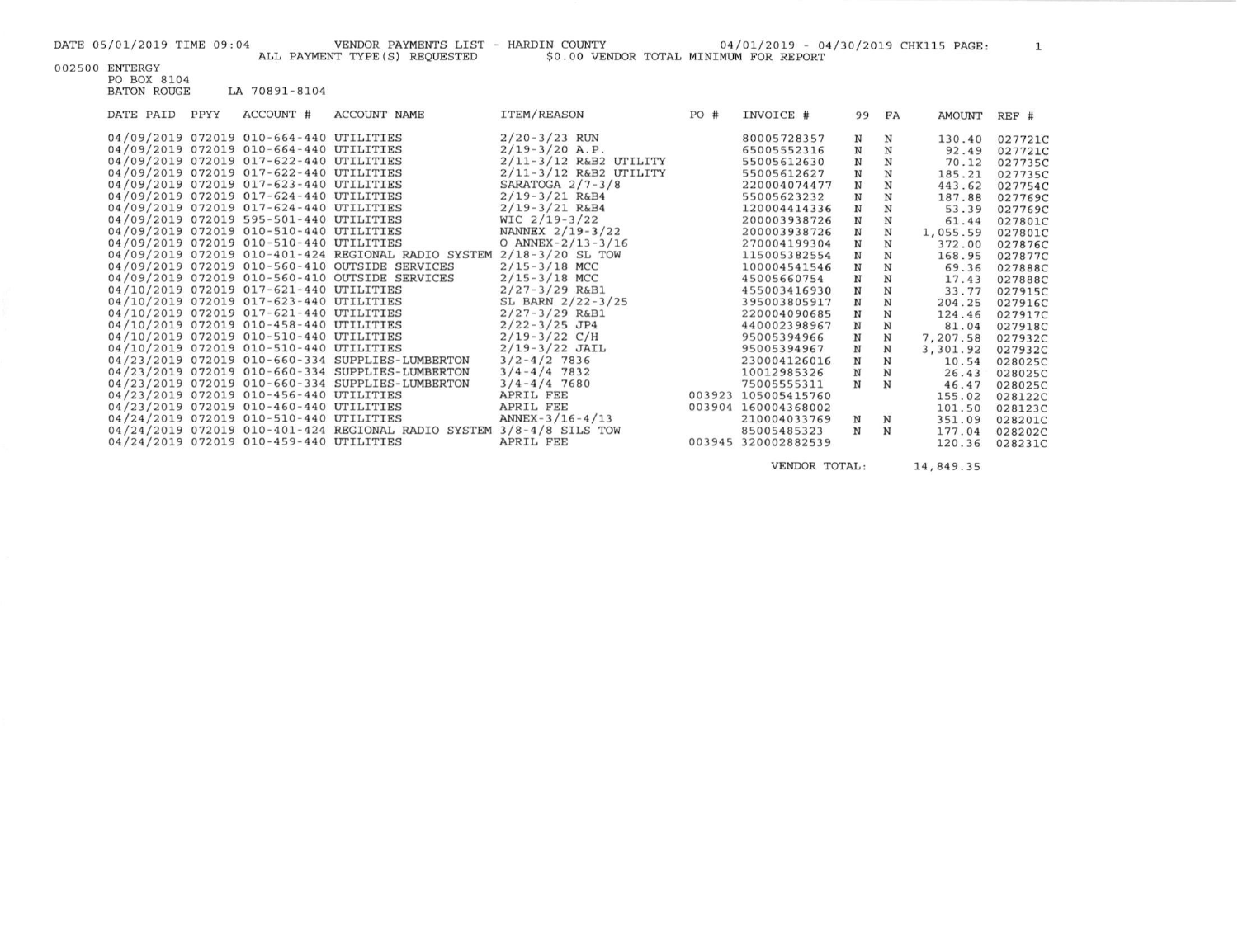| DATE 05/01/2019 TIME 09:04 |      |                                         | VENDOR PAYMENTS LIST<br>ALL PAYMENT TYPE (S) REQUESTED | - HARDIN COUNTY<br>\$0.00 VENDOR TOTAL MINIMUM FOR REPORT |     | 04/01/2019 - 04/30/2019 CHK115 PAGE: |    |    |               |         |
|----------------------------|------|-----------------------------------------|--------------------------------------------------------|-----------------------------------------------------------|-----|--------------------------------------|----|----|---------------|---------|
| 000300 CITY OF KOUNTZE     |      |                                         |                                                        |                                                           |     |                                      |    |    |               |         |
| P O BOX 188<br>KOUNTZE     |      | TX 77625                                |                                                        |                                                           |     |                                      |    |    |               |         |
|                            |      | ACCOUNT #                               | ACCOUNT NAME                                           | <b>ITEM/REASON</b>                                        |     |                                      |    |    |               |         |
| DATE PAID                  | PPYY |                                         |                                                        |                                                           | PO# | INVOICE #                            | 99 | FA | <b>AMOUNT</b> | $REF$ # |
|                            |      | 04/23/2019 072019 017-622-440 UTILITIES |                                                        | $2/28 - 4/1$ R&B2                                         |     | 03003401-040                         | N  | N  | 205.59        | 027988C |
|                            |      | 04/23/2019 072019 010-510-440 UTILITIES |                                                        | $2/28 - 4/1$ C/H                                          |     | 05011401-040                         | N  | N  | 3,262.59      | 028157C |
|                            |      | 04/23/2019 072019 010-510-440 UTILITIES |                                                        | $3/6 - 4/1$ JAIL                                          |     | 05011451-040                         | N  | N  | 4,359.51      | 028157C |
|                            |      | 04/23/2019 072019 010-510-440 UTILITIES |                                                        | $3/6 - 4/1$ ANNEX                                         |     | 05010502-040                         | N  | N  | 216.06        | 028157C |
|                            |      | 04/23/2019 072019 010-510-440 UTILITIES |                                                        | $2/28 - 4/1$ NANNEX                                       |     | 04006421-040                         | N  | N  | 233.43        | 028157C |
|                            |      | 04/23/2019 072019 595-501-440 UTILITIES |                                                        | $2/28 - 4/1$ WIC                                          |     | 04006421-040                         | N  | N  | 13.59         | 028157C |
|                            |      |                                         |                                                        |                                                           |     | VENDOR TOTAL:                        |    |    | 8,290.77      |         |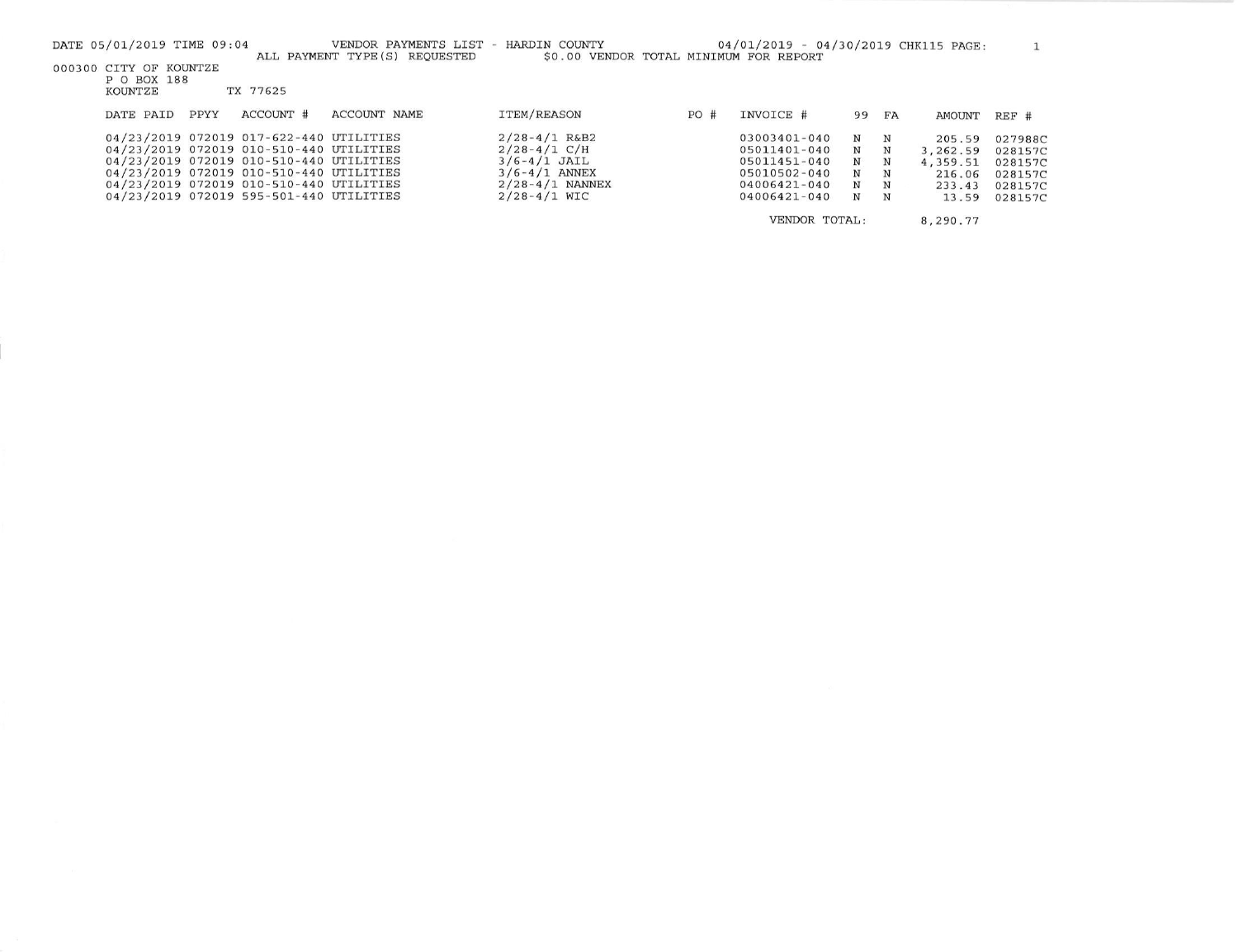| DATE 05/01/2019 TIME 09:04                          |      |           | VENDOR PAYMENTS LIST<br>ALL PAYMENT TYPE (S) REQUESTED | - HARDIN COUNTY<br>\$0.00 VENDOR TOTAL MINIMUM FOR REPORT |     | 04/01/2019 - 04/30/2019 CHK115 PAGE: |    |            |              |               |
|-----------------------------------------------------|------|-----------|--------------------------------------------------------|-----------------------------------------------------------|-----|--------------------------------------|----|------------|--------------|---------------|
| 001792 WEST HARDIN WATER SUPPLY CORP<br>P O BOX 286 |      |           |                                                        |                                                           |     |                                      |    |            |              |               |
| SARATOGA                                            |      | TX 77585  |                                                        |                                                           |     |                                      |    |            |              |               |
| DATE PAID                                           | PPYY | ACCOUNT # | ACCOUNT NAME                                           | ITEM/REASON                                               | PO# | INVOICE #                            | 99 | FA         | AMOUNT REF # |               |
| 04/09/2019 072019 017-623-440 UTILITIES             |      |           |                                                        | 3/29 WATER BILL                                           |     | 1171-032919                          | N  | $_{\rm N}$ |              | 18.00 027763C |
|                                                     |      |           |                                                        |                                                           |     | VENDOR TOTAL:                        |    |            | 18.00        |               |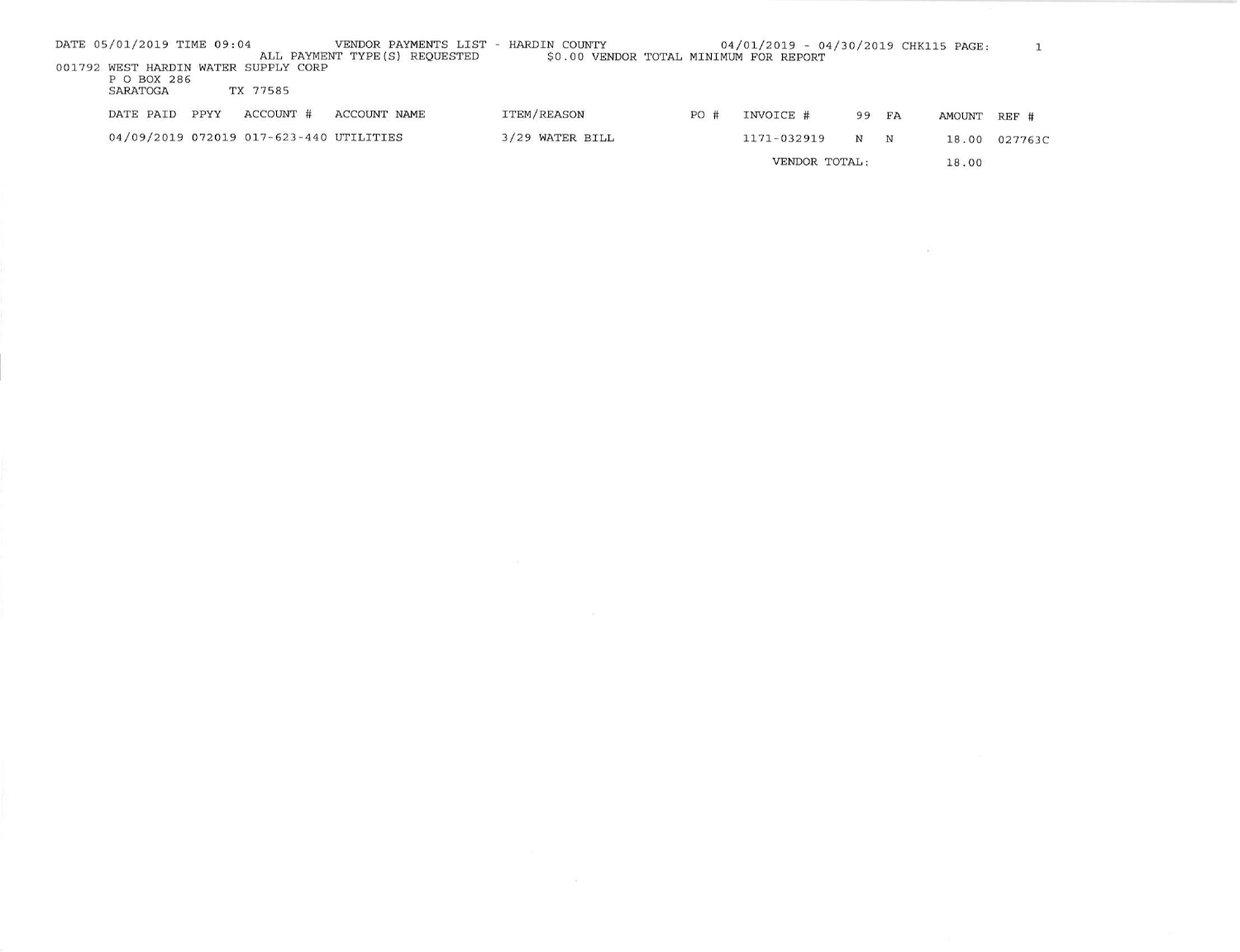| DATE 05/01/2019 TIME 09:04 |                                 |      |                                                                                    | VENDOR PAYMENTS LIST -<br>ALL PAYMENT TYPE (S) REOUESTED | HARDIN COUNTY<br>\$0.00 VENDOR TOTAL MINIMUM FOR REPORT |     | 04/01/2019 - 04/30/2019 CHK115 PAGE: |        |        |        |         |
|----------------------------|---------------------------------|------|------------------------------------------------------------------------------------|----------------------------------------------------------|---------------------------------------------------------|-----|--------------------------------------|--------|--------|--------|---------|
| 000301 CITY OF SILSBEE     |                                 |      |                                                                                    |                                                          |                                                         |     |                                      |        |        |        |         |
|                            | 105 S. 3RD ST<br><b>SILSBEE</b> |      | TX 77656                                                                           |                                                          |                                                         |     |                                      |        |        |        |         |
|                            | DATE PAID                       | PPYY | ACCOUNT #                                                                          | <b>ACCOUNT NAME</b>                                      | ITEM/REASON                                             | PO# | INVOICE #                            | 99     | FA     | AMOUNT | REF #   |
|                            |                                 |      | 04/23/2019 072019 017-622-440 UTILITIES                                            |                                                          | 0225-0326 R&B2                                          |     | 040880001-03                         | N      | N      | 32.50  | 027989C |
|                            |                                 |      | 04/24/2019 072019 017-621-440 UTILITIES<br>04/24/2019 072019 017-621-440 UTILITIES |                                                          | $3/12 - 4/9$ SG<br>$3/12 - 4/9$ SHOP                    |     | 160650001-04<br>160670001-04         | N<br>N | N<br>N | 114.10 | 028209C |
|                            |                                 |      |                                                                                    |                                                          |                                                         |     |                                      |        |        | 16.25  | 028209C |
|                            |                                 |      |                                                                                    |                                                          |                                                         |     | VENDOR TOTAL:                        |        |        | 162.85 |         |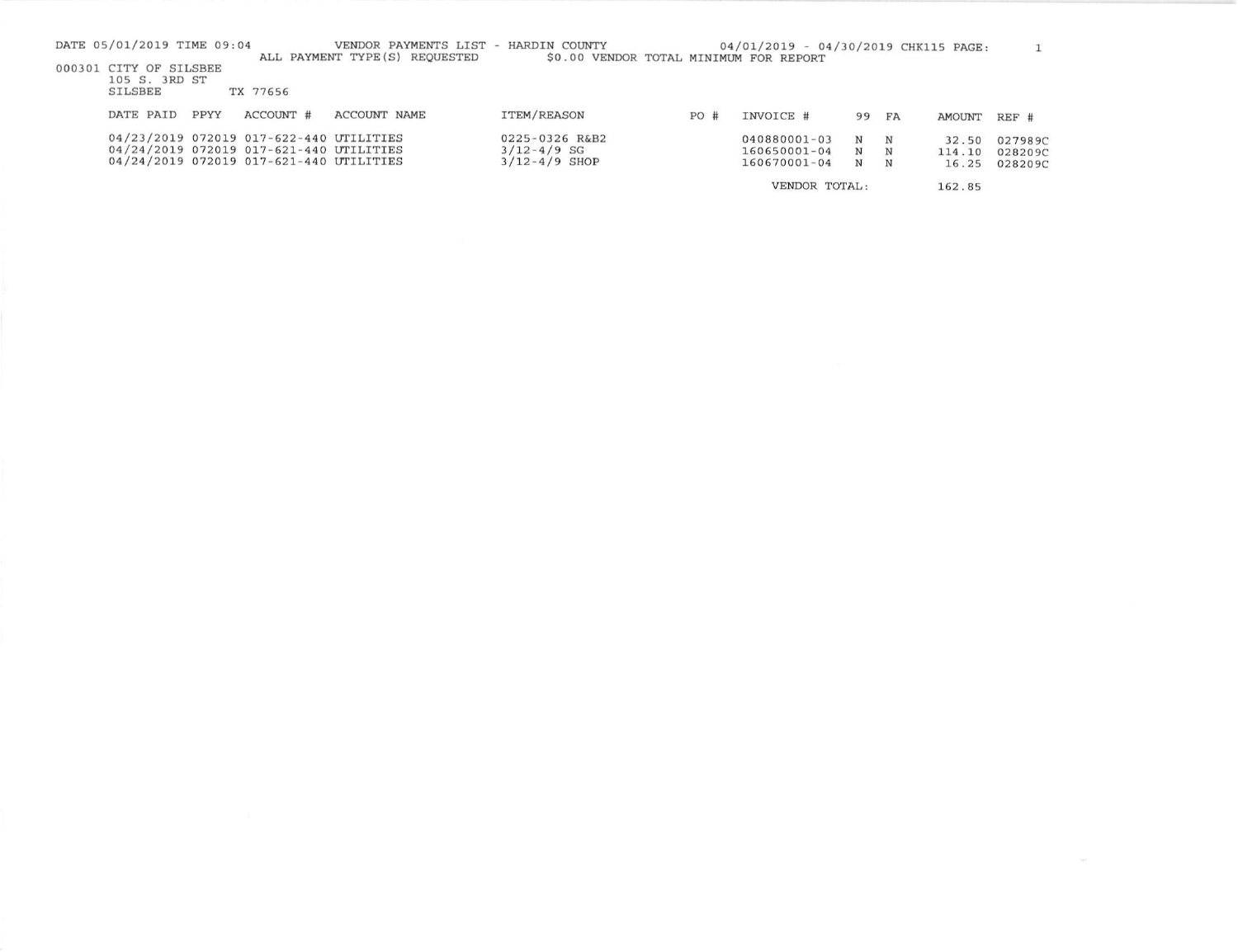| DATE PAID | PPYY      | ACCOUNT #                           | ACCOUNT NAME                           | <b>ITEM/REASON</b>                                                                 | PO#                                  | INVOICE #    |                                        |               | AMOUNT   | REF #                                |
|-----------|-----------|-------------------------------------|----------------------------------------|------------------------------------------------------------------------------------|--------------------------------------|--------------|----------------------------------------|---------------|----------|--------------------------------------|
|           |           |                                     |                                        | $3/1 - 4/1$ CONCES                                                                 |                                      | 02161507-040 | N                                      | N             | 32.13    | 028030C                              |
|           |           |                                     |                                        |                                                                                    |                                      |              |                                        |               | 32.13    |                                      |
|           | LUMBERTON | 001126 LUMBERTON MUD<br>PO BOX 8065 | DATE 05/01/2019 TIME 09:04<br>TX 77657 | ALL PAYMENT TYPE (S) REQUESTED<br>04/23/2019 072019 010-660-334 SUPPLIES-LUMBERTON | VENDOR PAYMENTS LIST - HARDIN COUNTY |              | \$0.00 VENDOR TOTAL MINIMUM FOR REPORT | VENDOR TOTAL: | 99<br>FA | 04/01/2019 - 04/30/2019 CHK115 PAGE: |